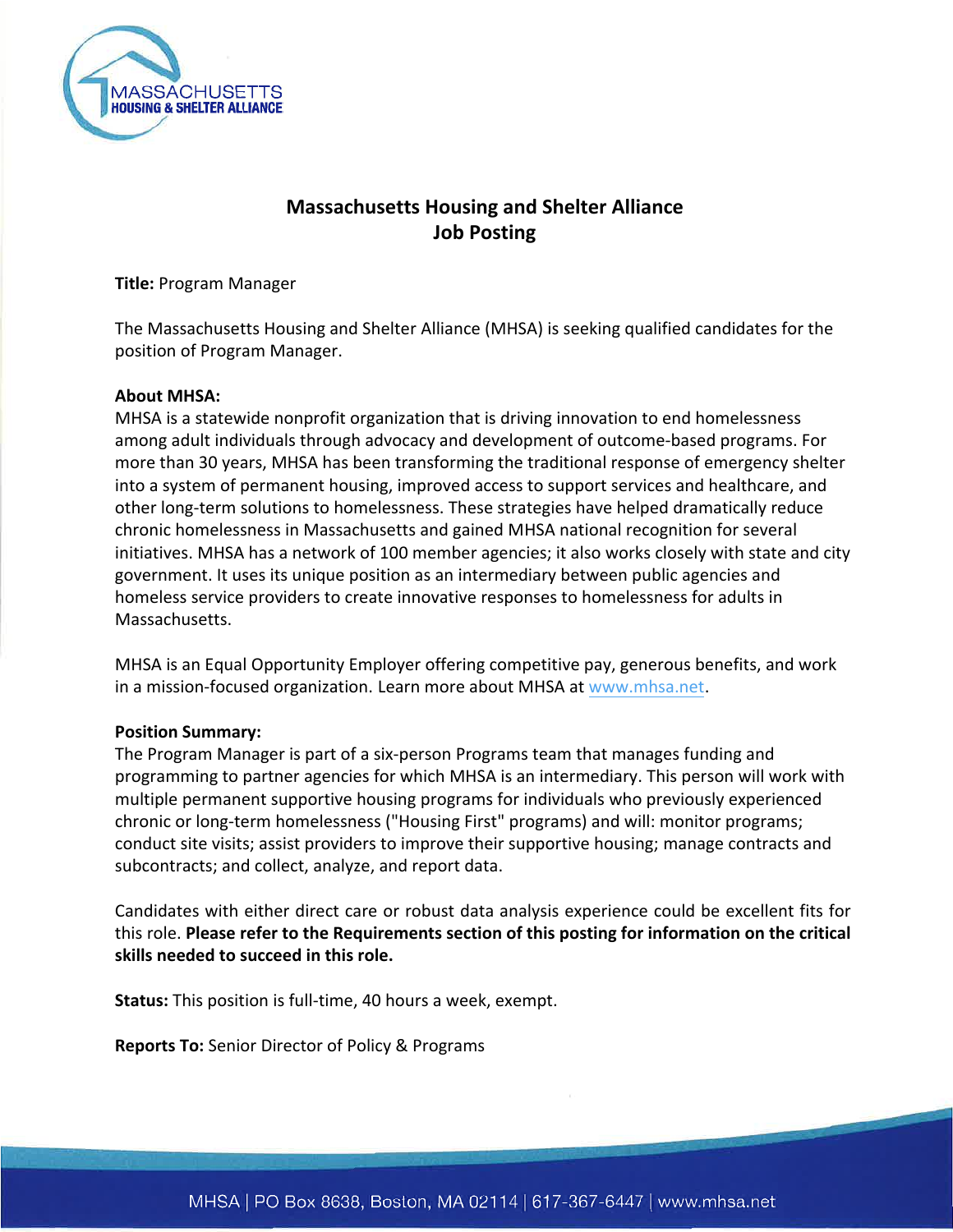

# **Essential Functions:**

- Lead coordination between MHSA and 20+ Permanent Supportive Housing (PSH) providers to identify and implement key system improvements
- Serve as the lead Programs team member for conducting site visits and improving the monitoring process for various PSH providers
- Take a leadership role in identifying issues of equity throughout MHSA's work and serve as a key voice to propose solutions focused on improving daily work, housing programs, and systems more broadly
- Assist with reporting, streamlining and analysis of data across MHSA programs, especially for the Home & Healthy for Good program, which provides flexible funding for PSH for individuals experiencing chronic or long-term homelessness throughout Massachusetts
- Develop dashboards and reports to communicate programmatic data and progress to a variety of stakeholders and audiences
- Potentially serve as the lead Programs team member for other projects designed to streamline and improve data collection and information reporting
- Assist the Finance Department with processing and approving subcontracts, invoices, and subcontract amendments
- As needed, participate in state and city planning committees and meet with stakeholders to review project progress, address challenges, and discuss and navigate the work of connecting homeless individuals to housing and related resources
- Perform all other reasonable related duties as assigned.

# **Requirements:**

- Minimum of two-to-three years relevant experience (may include academic coursework), ideally including past work with homeless programs and populations. Experience with Housing First/low-threshold permanent supportive housing a plus.
- Passion for the mission of ending homelessness and interest in those prioritized by MHSA's work: adults experiencing chronic homelessness often coupled with physical, mental, and/or addiction disabilities.
- Ability to manage multiple projects, attend to details, follow through, and meet deadlines
- Strong writing skills for creating written reports and communications
- Demonstrated ability to create and monitor budgets, analyze and collect relevant program data
- Strong computer skills with Microsoft Office, with intermediate to advanced Excel skills required
- Excellent organizational, written, and verbal communication skills
- Facility with data collection and data reporting; additional skills in data analysis preferred
- Experience with creative reporting and dashboard construction; proficiency in Adobe InDesign/ Illustrator preferred
- Ability to think critically and creatively about how to enhance program operations; good problem-solving skills
- Good interpersonal skills; ability to work with funders and partner agencies with a focus on customer service
- Ability to work independently and as part of a team